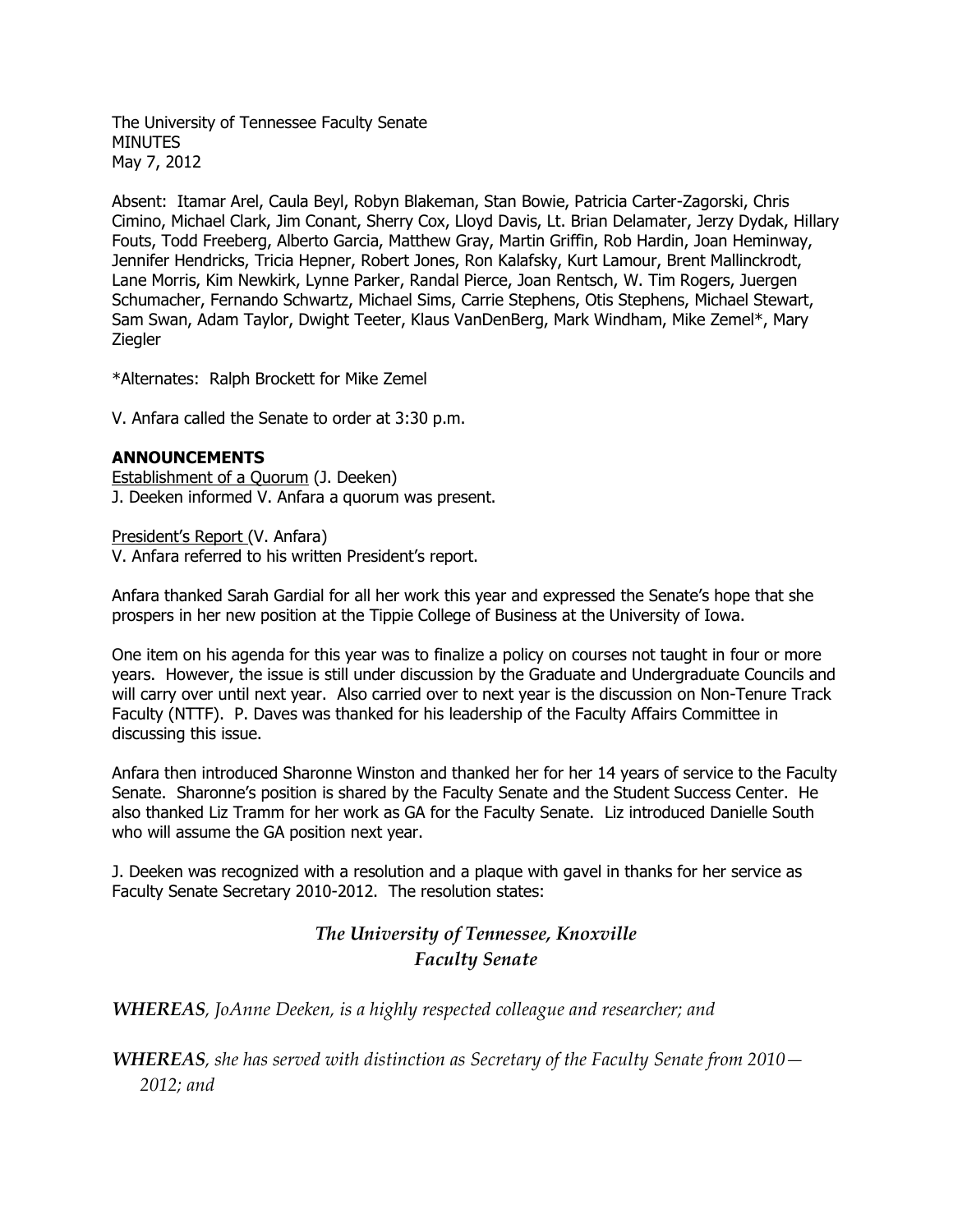*WHEREAS, she has provided outstanding service to the Faculty Senate;* 

 $\frac{1}{2}$  ,  $\frac{1}{2}$  ,  $\frac{1}{2}$  ,  $\frac{1}{2}$  ,  $\frac{1}{2}$  ,  $\frac{1}{2}$  ,  $\frac{1}{2}$  ,  $\frac{1}{2}$  ,  $\frac{1}{2}$  ,  $\frac{1}{2}$  ,  $\frac{1}{2}$  ,  $\frac{1}{2}$  ,  $\frac{1}{2}$  ,  $\frac{1}{2}$  ,  $\frac{1}{2}$  ,  $\frac{1}{2}$  ,  $\frac{1}{2}$  ,  $\frac{1}{2}$  ,  $\frac{1$ 

*THEREFORE BE IT RESOLVED THAT the University of Tennessee, Knoxville Faculty Senate expresses its sincere appreciation to*

# **JoAnne Deeken**

*for her outstanding and devoted service to the Faculty Senate and the University of Tennessee; and*

*BE IT FURTHER RESOLVED THAT a copy of this Resolution be presented to Associate Professor Deeken and that the Resolution be made a part of the minutes of the Faculty Senate meeting held on May 7, 2012.*

*Vincent A. Anfara, Jr. Steve R. Thomas President President-Elect*

V. Anfara announced a reception beginning at 5:30 p.m. in McClung Museum featuring Dr. H. Coleman (Coley) McGinnis, Chair of the Tennessee Conference of the AAUP. C. McGinnis stated he was happy to hear the Faculty Senate discussing the NTTF. This issue is on the agenda for AAUP as well. Legislatures and administrators need to hear from faculty through one voice. Tenured/Tenure Track and Non-Tenure Track Faculty need to speak with one voice. TUFS is a step in that direction. The Kentucky Conference of AAUP had Faculty Senates Chairs, AAUP chairs, and faculty members of Board of Trustees all speaking with one voice to the Legislature. It was effective. Faculty and staff cannot afford to be speaking with multiple voices to the Legislature. When lobbying the Tennessee State Legislature, even one phone call or contact can make a huge difference. In many cases that one contact is all they hear from a constituent on an issue.

Chancellor's Report (J. Cheek)

There was no Chancellor's report. Chancellor Cheek contacted Anfara about his absence from the Senate meeting.

Provost's Report (S. Martin)

Provost Martin reported that the Legislature ended their session with the budget proposal passing more or less as UT wanted. The Administration of UTK is very pleased with the budget as passed.

The Provost is pleased with the procedure the Senate endorsed for promotion (to Senior Lecturer) of adjunct faculty. The Colleges each put forward the paperwork to consider individuals for this promotion. The Provost will inform the Senate on the number of promotions granted. S. Gardial worked very hard on developing this process with the Senate Faculty Affairs Committee. She also helped determine how the plan would be implemented.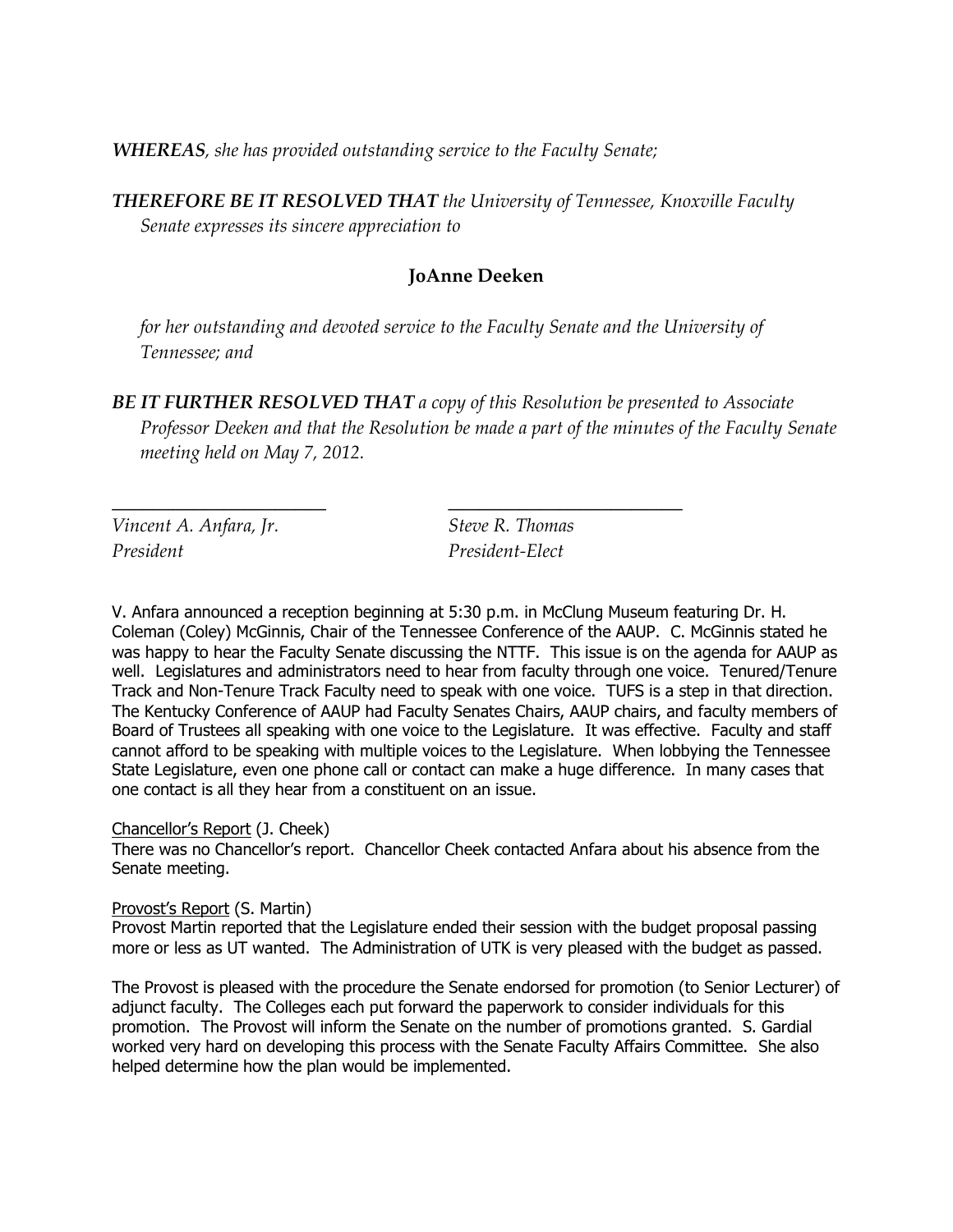The groups working on the UT System Strategic Plan has completed their work. There is a draft of the Plan. The Provost is looking forward to seeing the end result.

S. Martin ended with remarks about the leadership of the Faculty Senate in the past several years. We have all been lucky with the quality of that leadership for many years. Anfara was thanked for bringing several big concerns to the table. The Senate is the Administrations "go to" body for Faculty input. She is delighted to be working next year with S. Thomas and D. Golden. She encouraged Senators to speak with others and to share information about working on the Senate.

# **MINUTES**

#### Faculty Senate Minutes

The minutes of the April 2, 2012, Senate meeting were moved by N. Mertz and seconded by D. Birdwell and approved unanimously.

#### Faculty Senate Executive Council

The minutes of the April 23, 2012, Executive Council meeting were distributed as an information item.

# **MINUTES POSTED ELECTRONICALLY**

#### Undergraduate Council (G. Kaplan)

G. Kaplan began his report by thanking Cheryl Norris for her work on the Council. On April 10, the Council approved two policies on class attendance. Please check page U2296 of the minutes for details of the new policies. S. McMillan was thanked for her efforts on alleviating the bottle neck courses issues. That process is going well. There was much discussion about classes not taught in four years. This discussion centered on the "strictness" of the rule: should it be enforced strictly? Should there be exceptions? Could there be a standing list of inactive courses that could easily be reactivated? There was no resolution and the discussion will continue next year. John Levin has accepted the role of Vice Chair/Chair-Elect for next year with Matthew Theriot serving as Chair. Tom George is leaving the Council after attending 150 meetings. Jeff Mellor retired after 42 years of service. Accomplishments of the Committee are available in their end of the year report on the Senate's web site. The curricular reforms of Arts and Sciences will continue to be discussed by next year's Council. B. Lyons moved approval of the minutes. The minutes passed unanimously.

# Graduate Council (R. Brockett)

Ralph Brockett (Chair-Elect) reported in the absence of M. Zemel. He thanked Zemel for all his work this year. The Council approved the Change of Program and Readmission proposal. The Concurrent Master's Degree Program was also approved. Nine faculty members were approved to direct dissertations. The issue of classes not taught in four years was discussed. That discussion will continue next year. Donald Hodges will be the Chair-Elect next year. The minutes of the meeting on April 12, 2012, were accepted unanimously.

#### **PREVIOUS BUSINESS**

S. Thomas reported there is one candidate for Secretary of the Senate for next year. Dr. Fritz Polite is an Assistant Professor in Sports Management, heads the "I Lead" program, and is involved in cultural and global engagement. He was approved unanimously. S. Ohnesorg has agreed to continue her service as Information Officer. Thomas also announced the date of the Fall Senate retreat. It will be held September 7 in the University Center Shiloh Room. The afternoon sessions will have time for committee meetings. If a current committee chair wishes to continue serving in that role or if anyone else wishes to volunteer for a chair, please inform Thomas as soon as possible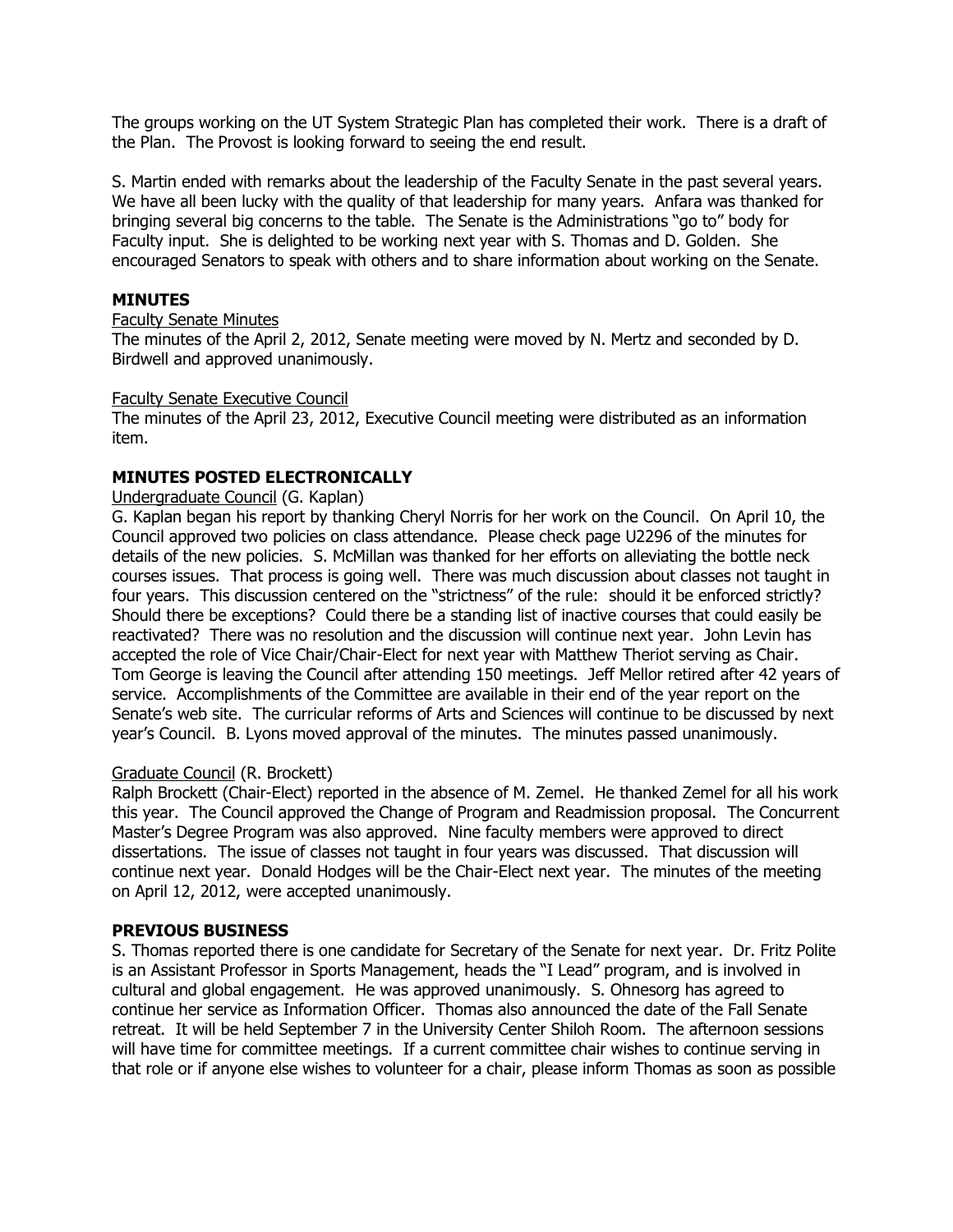# **REPORTS OF STANDING COMMITTEES**

#### Athletics Committee (J. Koontz)

J. Koontz and S. Thomas introduced a proposal from the committee changing the names of officials in the Senate Bylaws in that area to reflect recent hires and changes. The measure passed unanimously.

### Budget and Planning Committee (S. Gilpatric)

S. Gilpatric and C. Plaut introduced "2010-2011 Assessment Study" and a resolution based on the report. Gilpatric read aloud the 12 assessment principles from the report. B. Lyons proposed an amendment to the resolution deleting the second "resolved" clause. Gilpatric accepted it as a friendly amendment. C. Shepardson also spoke in support of the change. D. Birdwell suggested that there appeared to be a huge problem with accountability at the UT System level which appears to be a "heavier" than in the past. What effect can we have on the System? Gilpatric replied that we can shine a light on the issue. Plaut stated it was very difficult to differentiate between the campus and the system when gathering data. At the system level there appeared to be issues both in size and in salaries. Birdwell feels it is not just salaries. He brought up issues he has with the Min Kao building where he saw loss of control. He would like to see additional accountability in the bidding process. The motion as amended passed unanimously.

# Research Council (L. Han)

L. Han introduced a resolution from the Research Council clarifying issues in the description of the Committee for the Senate Bylaws. The resolution passed unanimously.

#### **NEW BUSINESS**

B. Lyons introduced a motion from the Executive Council recognizing Chancellor Cheek and Vice Chancellor Cimino and Associate Vice Chancellor Irvin for announcing and implementing the insourcing of custodial staff. The motion passed unanimously.

S. McMillan began a discussion on assessment and student learning outcomes. We need to know what we are doing—to keep our programs relevant and graduate students who are citizens of the world. There is both internal and external pressure to meet this goal. We need to formalize our plans and create a culture of assessment. We all need training to develop measurable outcomes. We have to help the students know what our expectations are. Assessment is an on-going process, not just something required every five years for SACS accreditation, but to teach better. McMillan acknowledged the work of the group headed by J. Koontz. This group prepared the report "Preparing for the Future: Assuring Student Learning." Another report, "Student Ownership, and the College Experience" was written by a group of students. The latter report addressed the students need to feel engagement in learning. They need to know what the expected outcomes of teaching are so they can take ownership of the learning environment.

The Koontz group identified immediate tasks for the campus. These include changing the academic review to include assessment based on learning outcomes. Professors who teach in accredited programs are a step ahead since accrediting agencies have been requiring assessment based on learning outcomes. There is a need to share this knowledge for other areas.

Before faculty can be assessed in this manner, the Senate needs to change The Manual for Faculty Evaluation and The Faculty Handbook. For now, the SACS review is setting our deadline. D. Birdwell reported other programs are doing this. The College of Engineering is already dealing with it. They don't want another layer on top of what they are doing. McMillan agreed. She said that whenever the College (or Department) goes through a process and collects the requisite information, she should be sent a copy and will include that in any reports. Birdwell suggested there